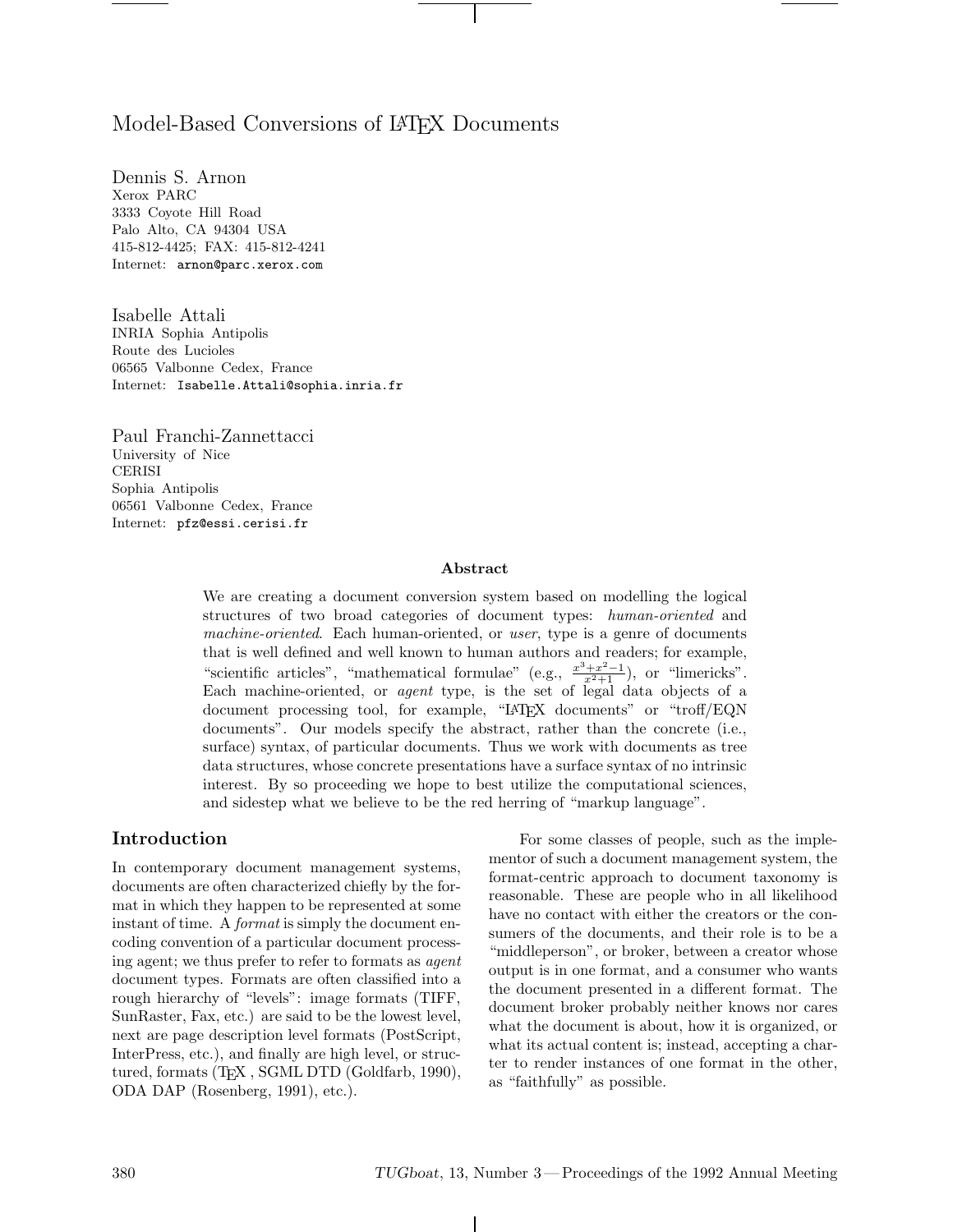Document brokering is not an appropriate view of another large class of document transactions, however. A collection of individuals who use different document processing tools may be co-authoring a single document; or, an author and a sophisticated reader; e.g., a colleague, may wish to share a document. In these instances, the "sender" and the "recipient" may have a good deal of common knowledge about a document's organization and content. Indeed, for optimal communication among themselves, the individuals in such groups want their respective document processing tools to fade into the background. They want instead to focus clearly on the "abstract" document that is the object of their interaction; i.e., an abstract intellectual entity that is independent of the particular software tools used to process concretizations of it. Furthermore, they undoubtedly have a common model of this abstract document (which we would say belongs to a *user* document type) in their respective mind's eyes. To convert the document from one format to another in these situations, it may be advantageous to know what the model is, and use it to "direct" or "govern" the format conversions. In these model-centric contexts, there are likely to be aspects of one format that do not map well to another format, in general. However, there will most likely be *some* way of encoding the relevant features of the abstract document in the destination format. By having the underlying abstract model in hand, and only in this way, we can maintain "knowledge" of which model features are encoded which way in which format, and thereby accomplish higher-quality format conversions for a community of model-centric document users.

In this paper we focus on a single user document type, that of "technical articles" (which may include mathematical formulae). We give a general model-building methodology, then specialize it to create models for the Article user type, and for agent types. Currently our system deals with two agent types, LATEX documents and Tioga documents. (Tioga is a wysiwyg editor for structured documents in the Cedar programming environment at XeroxPARC; see Swinehart, et al., 1986). We have created a software tool that supports conversions in which we are given a LAT<sub>EX</sub> or Tioga incarnation of a document asserted to be a technical article, and we want to convert it to the other agent type. We utilize distinct models for each user and agent type, and precisely specify the rules of interconversion for each (*agentT ype, userT ype*) pair. An  $agentType \rightarrow agentType$  conversion is then carried out by  $agentType \rightarrow userType \rightarrow agentType$  mappings. Thus our tool converts a document from one format to another, while explicitly seeking to preserve its "technical-article-ness" as much as possible. This is what we mean by a *model-based conversion* of a document: a document believed to be a valid instance of some user type, and presented as an instance of some agent type, is converted to an instance of another agent type, in a manner as faithful to its user type as possible. The choice of particular agent types is secondary; the cruxof our methodology is the "direction" of document format conversions by user type models.

The following section presents our general modelbuilding methodology, based on the notion of a *formalism*, and our model for the Article user type. Our model-based approach to format conversion is divided into two steps: *analysis*; i.e., creating a valid user type model for the input document, and *synthesis*; i.e., rendering the model instance in the desired output format. We also call these steps *parsing* and *unparsing*. In subsequent sections, we discuss the parsing and unparsing of Tioga documents, and the parsing and unparsing of LATEX documents. We concentrate on parsing Tioga documents to Articles and unparsing Articles to LATEX , rather than the opposite direction. This reflects the fact that at the moment the least developed link in our system is our LATEX to Article parser, a situation we are in the process of rectifying.

Currently our system is implemented in the Cedar programming environment (Swinehart et al., 1986), which in turn runs on top of UNIX and X Windows. Although we do not currently make actual use of the Centaur system (Borras et al., 1988), we are heavily influenced by the architecture and concepts of Centaur, and of attribute grammars (e.g., see P. Franchi-Zannettacci & D. Arnon, 1989, and A. Brown, H. Blair, 1990).

### **Modelling Articles with Formalisms**

**Terms.** The first key component of our system is a single, universal data structure and surface syntax for labelled,  $n$ -ary, attributed trees. This we accomplish with a general tree manipulation package we have written, called Scrimshaw. "First order terms", "abstract syntax trees", "functional forms", and "expression trees" are additional equivalent names for the basic entities of Scrimshaw; we refer to all of them simply as *terms*. Atomic terms are identifiers, 32-bit integers, "reals" (i.e., IEEE standard floating point numbers), and character strings. Composite terms are "expression trees",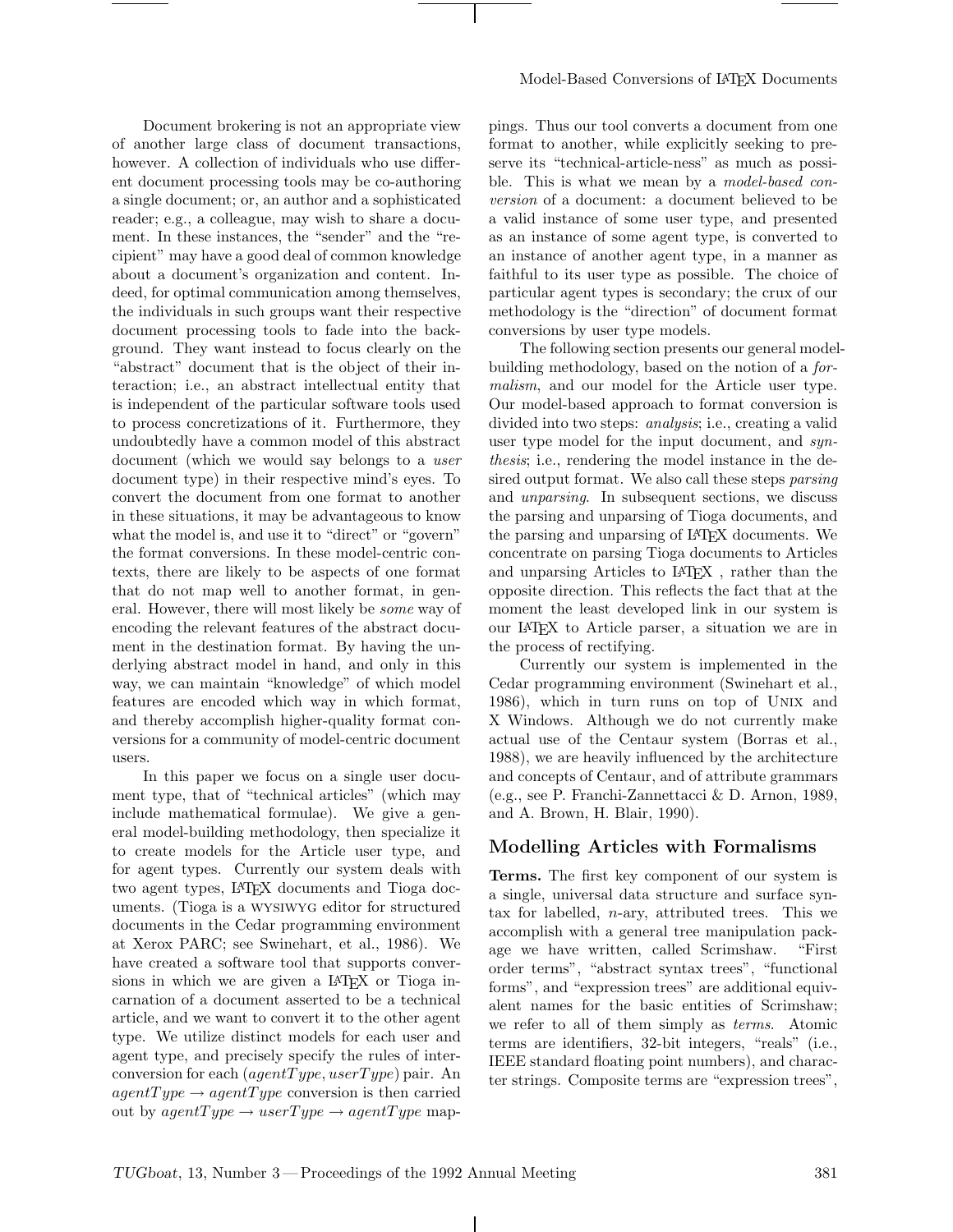whose "operator names" are identifiers, and whose "arguments" are (recursively) terms.

We implement document processing operations (e.g., parsing, unparsing, conversion) as *term rewriting* or *tree transformation* operations on Scrimshaw terms. The particular "function", from terms to terms, that any such operation represents, is not a part of Scrimshaw itself. Rather, each document type gives certain "interpretations", i.e., meanings, to certain terms of interest, and its operations map them to certain other terms which also have intended interpretations. All document types can equally make use of the general term data structures and operations that Scrimshaw provides, for what it considers to be uninterpreted terms.

Here is a portion of a Scrimshaw term representation of the Tioga form of this paper, which we hope will suffice to illustrate the nature of Scrimshaw Terms, in lieu of a full definition:

```
internalNode[
 nodeList[
  leafNode[
    format[title],
     contents[
       runList[
        text["Model-Based Conversions
               of LaTeX Documents"]
                ]
               ]
              ],
  leafNode[
    format[authors],
     contents[
      runList[
       text["Dennis S. Arnon ..."]
              ]
             ]
         ],
  leafNode[
    format[abstract],
     contents[
      runList[
       text[
        "Abstract: We are creating a
         document conversion system
          ... formulae\backslash'\backslash' (e.g., "],
       text["X",
        prop[
         $MathNotation,
          "quotient[diff[sum[power[name[x],
          number[3]], power[name[x],
          number[2]]], number[1]],
           sum[power[name[x], number[2]],
          number[1]]]"
```

```
] ],
     text[
       "), or ''limericks\'\'.
      Each machine-oriented ... ."]
        ]
      ]
    ]
  ]
]
```
**Formalisms: abstract vs. concrete syntax.** A document *type* is a certain family of labelled, *n*-ary trees, or in other words, some subfamily of Scrimshaw terms. There is some finite set of label names (each of which is a Scrimshaw identifier) for nodes; a node's label is called its "operator". The set of label names is non-disjointly partitioned into subsets called *phyla*; thus, each operator belongs to one or more phyla. In addition, each leaf node has a *value* that is either an identifier, an integer, a character, a string, a term of some other formalism, or empty. For each operator, we specify the number (*arity*) and phyla (*types*) of its descendants. An operator is either *atomic*; i.e., it is a leaf node with zero descendants and a value, or a *fixed arity* operator, with some fixed number  $n \geq 1$  of descendants, whose root operators belong respectively to phyla *P*<sup>1</sup>*, ..., P<sup>n</sup>*, or a *list* operator, capable of having zero or more descendants whose root operators all belong to a single phylum *P*. Atomic operators in one formalism, whose values are terms of another formalism, are our means of providing for the nesting of document types one within another, e.g., mathematical formulae within technical articles. The terms of a document type may be attributed, and the attribute (i.e., property) values may be crucial to the specification of the type model; in the limited space of this paper, however, we have little to say about attributes.

A family of terms specified as above is called a *formalism*, and its constituent terms are called the *abstract syntax trees* of the formalism. We implement each abstract type of documents (e.g., Article, math formula) as a formalism. Thus the "canonical" abstract representation of a document in our methodology is as an abstract syntax tree of some formalism.

Let us now illustrate these concepts with excerpts from the Article formalism we use to model technical articles. Owing to the limited space in this paper these excerpts will stand in lieu of a full definition. Here are the specifications of the article and header operators in the Article formalism:

 $article \rightarrow HEADER$  BODY END ;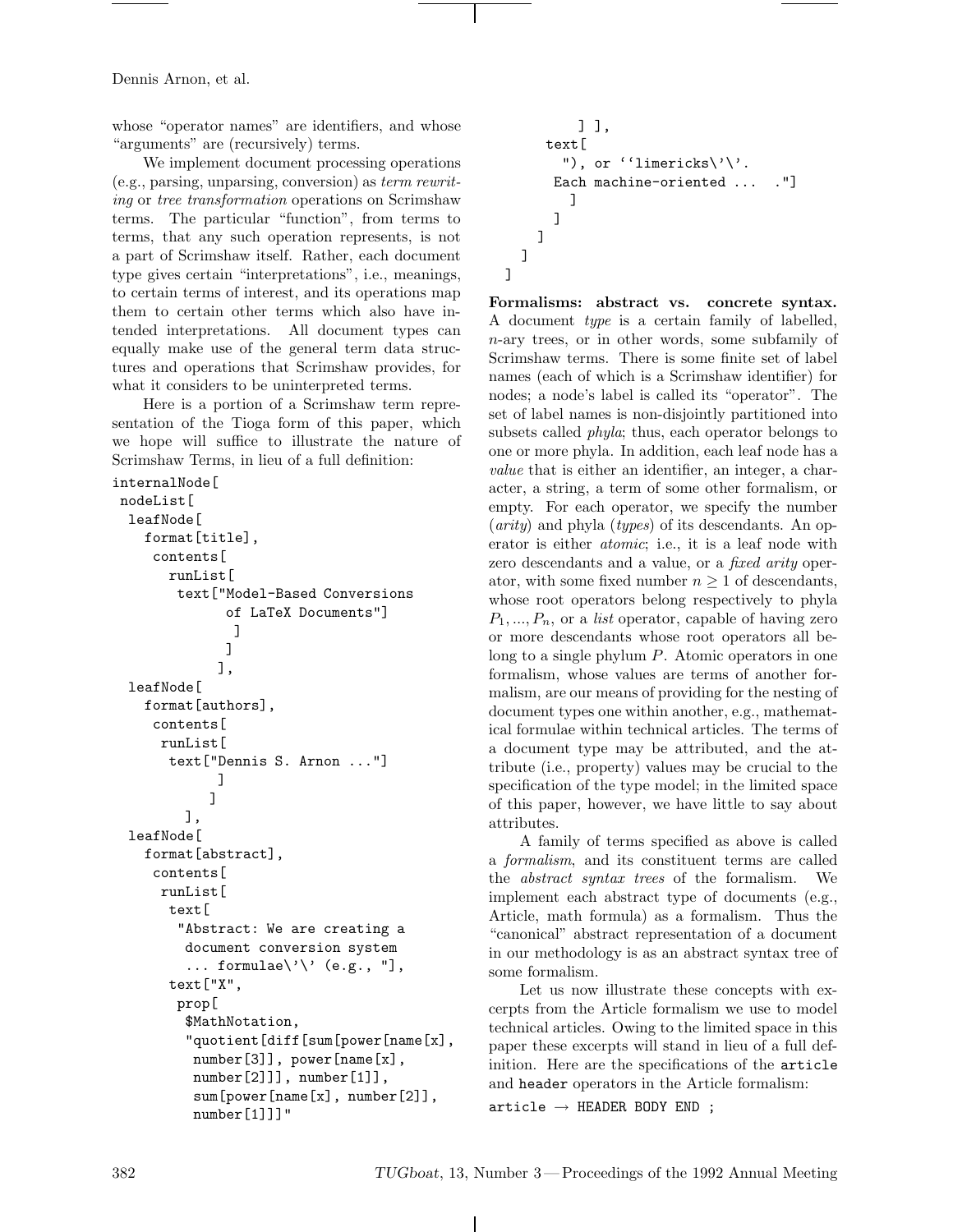$header \rightarrow TITLE AUTHORS ABSTRACT KEYWORDS;$ 

is a 4-ary operator; the first descendant of a header must be of phylum TITLE, its second of phylum AUTHOR, etc. These phyla happen to contain only one operator each:

```
TITLE ::= title ;
AUTHORS ::= authors ;
ABSTRACT ::= abstract ;
KEYWORDS ::= keywords ;
```
so we are effectively requiring a single, 4-part structure in the header of an article. (We write operators in lower case and phyla in upper case throughout this section).

Our model of "text" in Articles is that it is a "list of text items". Thus we have a list operator "paragraph" defined by:

 $\text{param} \rightarrow \text{TEXTITEM} * ...;$ 

which says that a paragraph node has zero or more descendants, each belonging to the phylum TEXTITEM. That phylum is defined by the lines:

TEXTITEM ::= word specialChar formula ...;

word  $\rightarrow$  value is string ;

 $specialChar \rightarrow value$  is string;

formula  $\rightarrow$  value is MathNotation.ANY ;

where MathNotation is a separate formalism for mathematical formulae. These lines define our "abstract", "logical", model of text. They say what kinds of things we believe "text" to be comprised of. The word, specialChar, and formula operators are atomic, with their value types specified by the object of the phrase value is.

We attach text to structural components of a document with lines such as the following:

 $subselection \rightarrow TITLE PARAGRAPHLIST$ ;

```
\text{paragnhList} \rightarrow \text{PARAGRAPH} + \ldots;
```
PARAGRAPHLIST ::= paragraphList ;

```
PARAGRAPH ::= paragraph ;
```
title ::= PARAGRAPH ;

These say that subsubsection is a binary operator, whose first child is a TITLE, and whose second child is a PARAGRAPHLIST, i.e., a list of paragraphs. A TITLE node must have a title operator, which is unary: its child is the PARAGRAPH that comprises the text of that title.

Let us briefly consider the MathNotation formalism itself (c.f., D. Arnon, S. Mamrak 1991, and D. Arnon, et al., 1988). There, e.g., we define the quotient notation with the lines:

quotient  $\rightarrow$  FORMULA FORMULA; FORMULA ::= quotient sum power ... name ; Thus quotient is a binary operator.

Thus we use the same definitional mechanism for mathematical formulae as for Articles. As a complete example of the Article formalism, here is an excerpt of a representation of the present paper in it. A more detailed version of this excerpt can be found in the Appendix. Note that we see here how the value of the formula operator, which is atomic in the Article formalism, is a term of the MathNotation formalism.

```
article[
header[
  title[
  paragraph[
           word[
"Model-Based Conversions of LaTeX
Documents " ]
             ]
        ],
  authors[
     displayItemList[
    paragraph[
       word[ "Dennis S. Arnon
               ... Palo Alto,
                    CA 94304 USA"
                   ]
              ],
                    ]
         ],
  abstract[
    paragraphList[
    paragraph[
        word["Abstract: We are creating"]
         ...
        word[''formulae'' (e.g., " ],
        formula[ quotient[
          diff[ sum[ power[ name[x ],
          number[ 3 ] ], power[ name[ x ],
          number[ 2 ] ] ], number[ 1 ] ],
       ... ] ] ]
]]]
```
**Validation.** Validation is the task of deciding whether a given term belongs to a given formalism. Obviously this is a fundamental consistency check that we make frequently when using our system. For example, we take it as a basic criterion for parsing and unparsing steps that the output document, however perturbed it may seem from the input, should always be valid for the target formalism to which it is supposed to belong.

We may define validation of a term for a formalism by means of a slightly more general notion: the validation of a term *t* for a phylum *P*. This we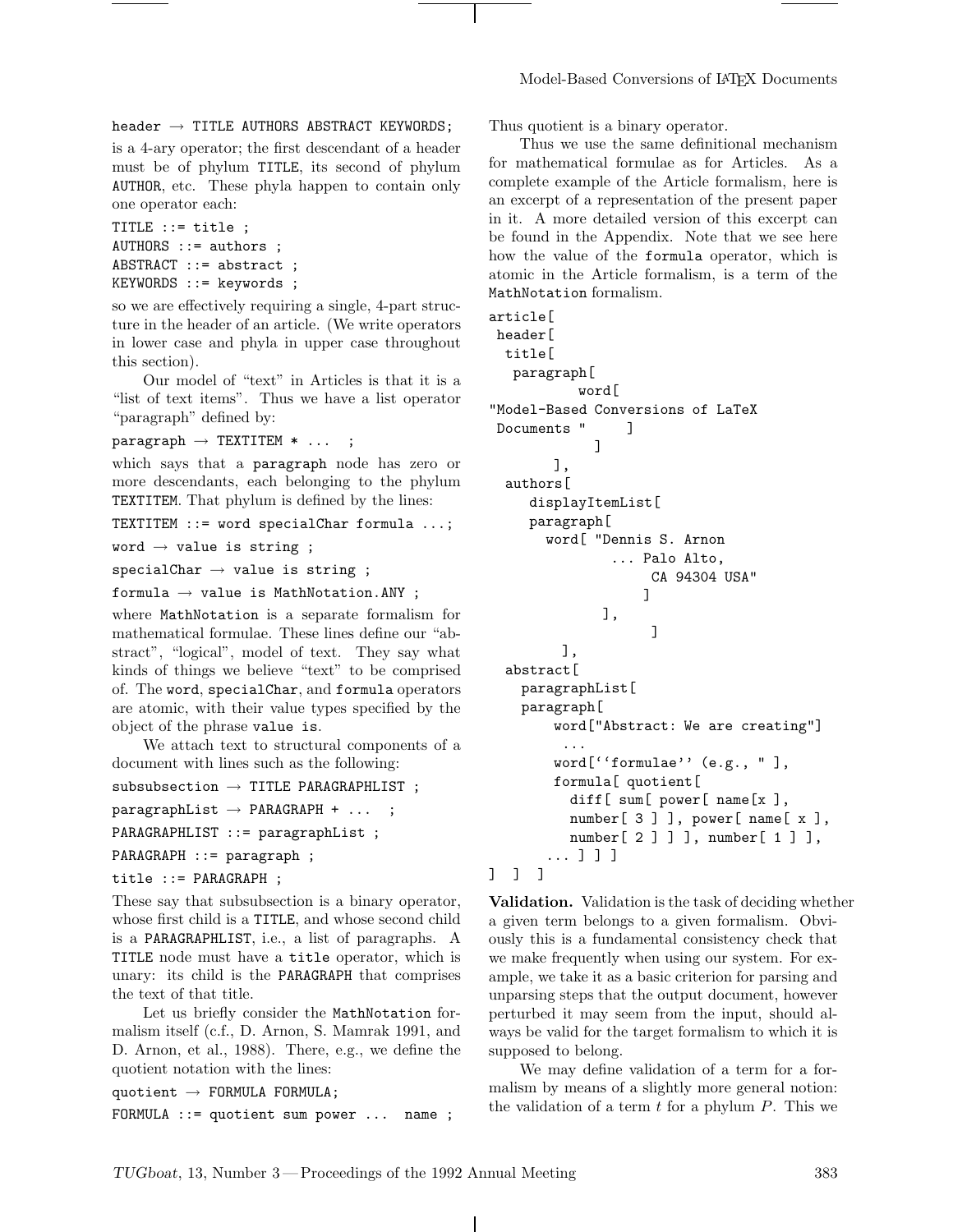define recursively as follows: let rootOp be the operator of the root node of *t*. If rootOp is atomic, then *t* is valid for *P* if rootOp belongs to *P*, and if the value of rootOp is valid (this involves checking the syntactic correctness of an integer, real, identifier, or string, or recursively checking the validity of its term value for the expected formalism). If rootOp is *n*-Ary, then  $t$  is valid for  $P$  if rootOp belongs to *P*, if the actual number *m* of children of rootOp is equal to *n*, and if for  $i = 1, ..., n$ , *childTerm<sub>i</sub>* is valid for *childPhylumi*. If rootOp is a list operator the definition is similar. Finally, we say that *t* is valid for the formalism if *t* is valid for ROOTPHYLUM, where ROOTPHYLUM consists of the allowable operators of root nodes of terms in this formalism (ROOTPHYLUM is analogous to the "start symbol(s)" of a grammar). Often a formalism permits any operator to be a root operator, i.e., its ROOTPHYLUM is ANY.

# **Converting Tioga Articles to LATEX**

In this section we first describe the main features of the Tioga editor's document model, and then briefly examine the actual formalism we currently use to model Tioga documents. We then describe the tree pattern matching functions we use to convert Tioga documents to Articles, and finally we outline the actual Tioga-To-Article converter we have written using the tree pattern matching functions. For general background on Tioga, and the Cedar programming environment of which it is a part, the reader may consult Swinehart et al., (1986).

**The Tioga document model.** Tioga is a true structured document editor in the sense that its internal data structure for any document is a tree of nodes, each of which has character string content. Both entire nodes, and individual characters within a node, can have properties, i.e., attributes. Each node is labelled by an identifier that Tioga calls a *format*. Typical formats are title, abstract, head, block, reference, etc. Tioga documents are formatted by associating a collection of *style rules* with them. In particular, there should be a style rule for each format that specifies, in a PostScript-like language, how to graphically render nodes of that format. Multiple fonts are provided via both special character properties called *looks*; e.g., bold, italic, greek, plus a mechanism for using the full multinational range of the Xerox character code standard. Mathematics and imbedded illustrations are accommodated via character and node properties.

There is no standard surface syntax for Tioga documents. Virtually all authors of Tioga documents use a small number of standard styles.

**A formalism for Tioga documents.** As an intermediate step in Tioga to Article conversion, we have defined a formalism which directly expresses the Tioga document model. We call this the *MediumTioga* formalism; we saw an example of it in the subsection on Terms above. We have written Tiogato-MediumTioga, and MediumTioga-to-Tioga converters. Thus we reduce the Tioga-Article conversion problem to the MediumTioga-Article conversion problem, which we can approach from completely within the Scrimshaw world. Thus, for example, we implement Tioga-to-Article conversion by appropriate tree transformations of Scrimshaw MediumTioga terms to Scrimshaw Article terms.

**Tree pattern matching functions.** At present our term rewriting capabilities are built on simple tree pattern matching, in which patterns are just literal terms, possibly containing (any number of instances of) pattern variables of two kinds. First, a variable which matches any term (which we call ANYTERM). Second, a variable which matches any list of one or more terms (which we call ANYTERMLIST). For example, here is a list of the patterns we use to search for title nodes in MediumTioga documents:

#### leafNode[format[title], ANYTERM] internalNode[format[title], ANYTERMLIST]

Having matched patterns such as the ones above, e.g. having found all the title nodes in a MediumTioga document, we then perform a "rewriting" action, e.g. to construct the (unique) title node we must have in the output Article. For this example, the action is to concatenate the text content of all title nodes, and their descendant nodes, to make the text content of the Article's title.

**Tioga-to-article converter.** Our goals are to not fail on any legal Tioga document as input, and to always produce a valid Article as output. Hence, using the pattern matching functions, we traverse the MediumTioga form of an input document and apply a succession of rules to build a valid Article.

**Unparsing Articles to LATEX.** An Article term can be unparsed to a LATEX source file through a straightforward recursive descent tree traversal. A sample of a LAT<sub>F</sub>X unparsing of an Article representation of this paper is shown in the appendix.

## **Converting LATEX Articles to Tioga**

The Article document model has been designed to be highly compatible with typical LATEX representations of documents that are in fact technical articles. Thus at the moment it works well for us to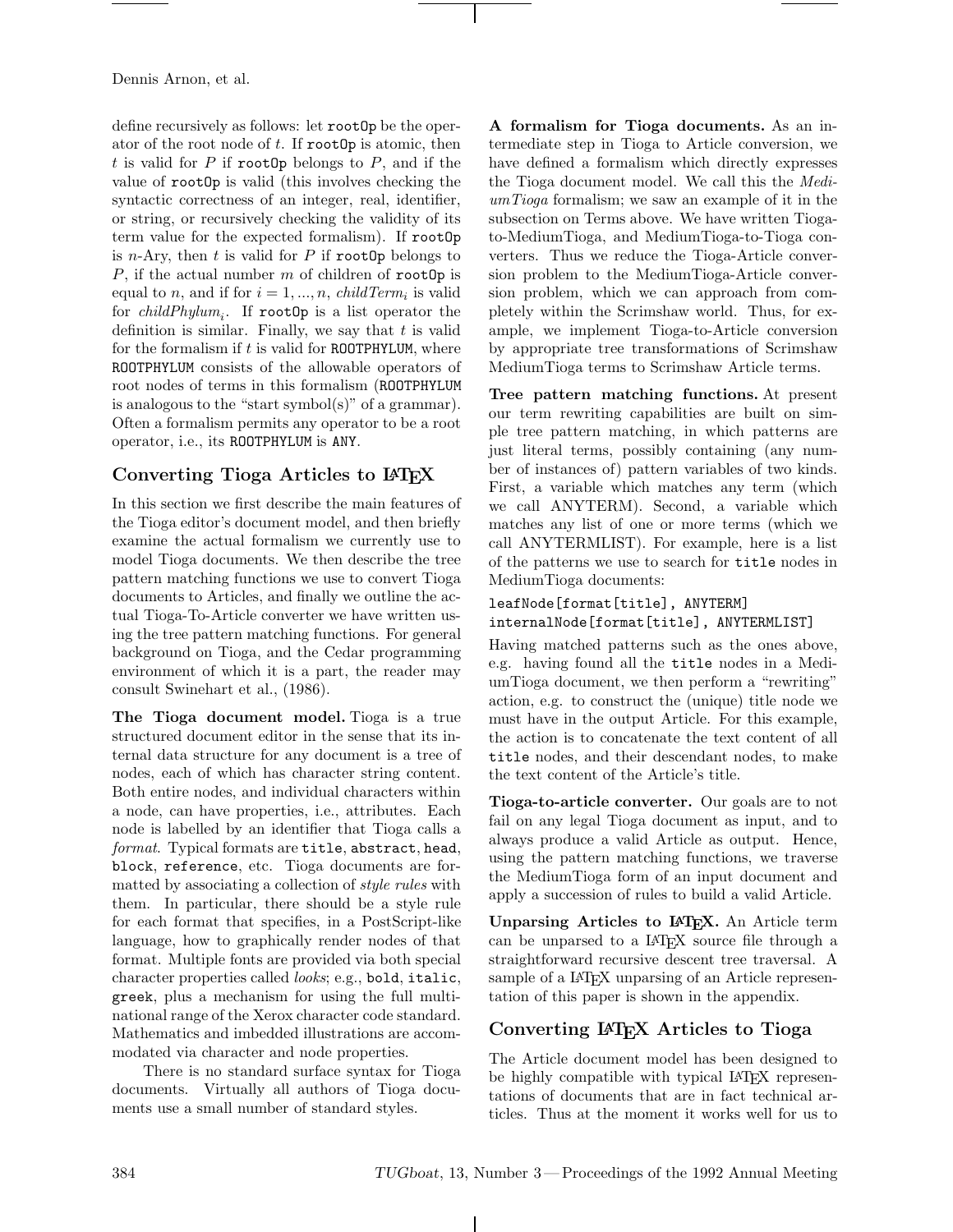simply define the LAT<sub>EX</sub> agent model as being identical to the Article user model. Hence at present we "convert" a LATEX document to an Article by simply "parsing" its LATEX source file and "recognizing" the Article that we consider to be encoded there. As before, our goals are to not fail on any valid LATEX input, and to always produce a valid Article as output. Once we have an Article, it is straightforward to unparse it to a MediumTioga document. At present, we ignore unknown control sequences, including macros. We are in the process of developing a separate LATEX agent model, and upgrading our LATEX parser to use it.

#### **Bibliography**

- Arnon, D., R. Beach, K. McIsaac, and C. Waldspurger. "Caminoreal: An Interactive Mathematical Notebook." Pages 1 – 18 in *Proceedings of the International Conference on Electronic Publishing, Document Manipulation, and Typography*, J.C. van Vliet, ed. Cambridge: Cambridge University Press, 1988.
- Arnon, D., and S. Mamrak. "On the Logical Structure of Mathematical Notation." *TUGboat* 12(2), pages 479 – 484, 1991.
- Borras, P., D. Clément, T. Despeyroux, J. Incerpi, G. Kahn, B. Lang, and V. Pascual. "Centaur: The system." Proceedings of the SIGSOFT'88, *Third Annual Symposium on Software Development Environments*. Association for Computing Machinery, Boston, Massachusetts, 1988.
- Brown, A., and H. Blair. "A Logic Grammar Foundation for Document Representation and Document Layout." Pages 47 – 64 in *Proceedings of the International Conference on Electronic Publishing, Document Manipulation, and Typography*, R. Furuta, ed. Cambridge: Cambridge University Press, 1990.
- Franchi-Zannettacci, P., and D. Arnon "Context-Sensitive Semantics as a Basis for Processing Structured Documents." Pages 135 – 146 in *Proceedings of WOODMAN'89*. Workshop on Object-Oriented Document Manipulation. J. André and Jean Bézivin, editors, (BIGRE 63-64), IRISA, Campus de Beaulieu, 35042 Rennes Cedex, France, Mai 1989, ISSN 0221-5225.
- Goldfarb, C. The SGML Handbook. Oxford: Clarendon Press, 1990.
- Rosenberg, J., M. Sherman, A. Marks, and J. Akkerhuis. *Multi-Media Document Translation: ODA and the EXPRES Project*. New York: Springer-Verlag, 1991.
- Swinehart, D., P. Zellweger, R. Beach, and R. Hagmann. "A Structural View of the Cedar Programming Environment." *ACM Transactions on Programming Languages and Systems* 8(4) 419 – 490, 1986.

 $\mathbf{I}$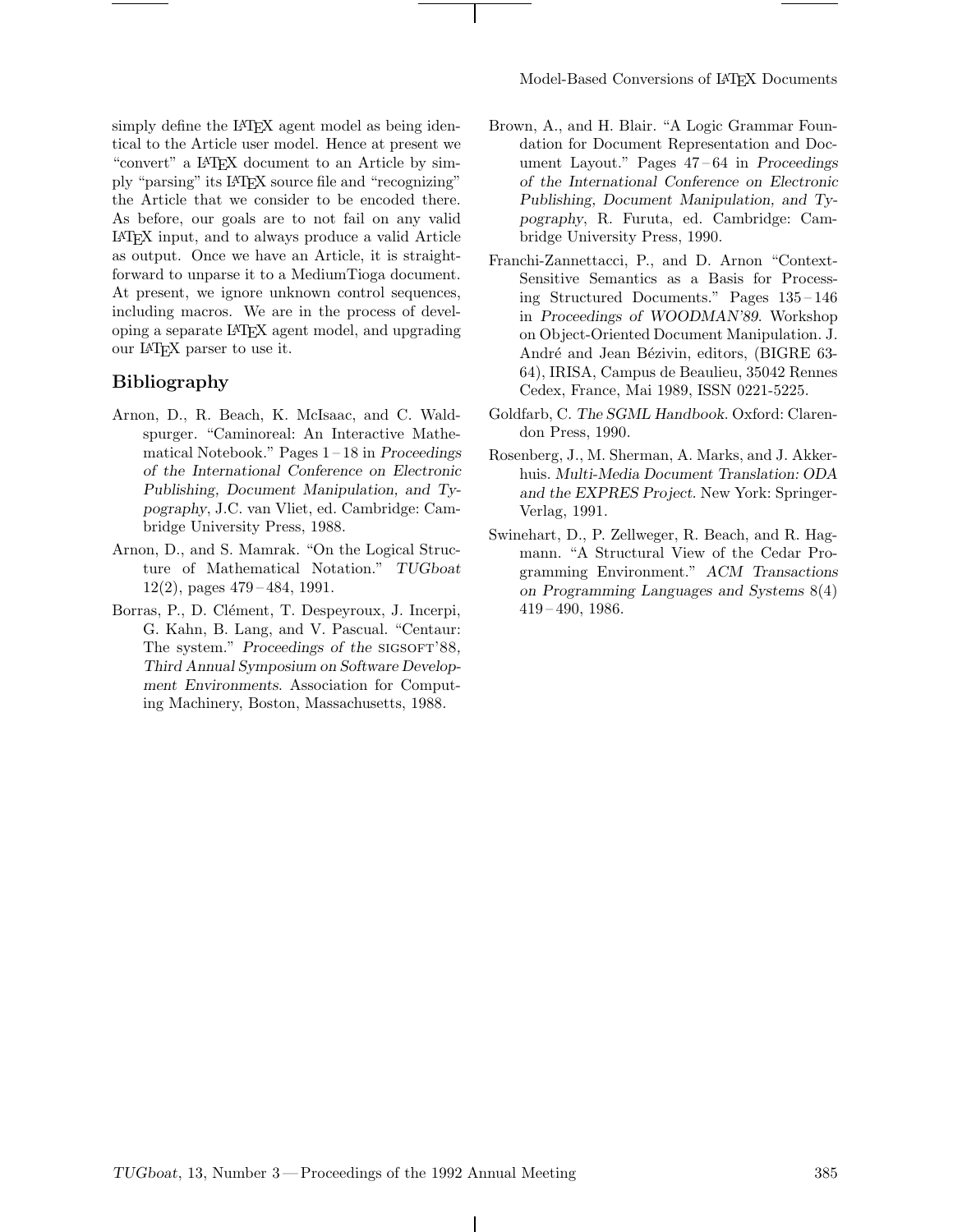## **Appendix**

## **Examples of Conversions**

Here is the beginning of the actual Article representation of the Tioga form of this paper.

```
article[
         header[
                  title[
                           paragraph[
                                    word[
                                              "Model-Based Conversions of LaTeX
Documents "
                                             ]
                                    ]
                           ],
                  authors[
                           displayItemList[
                                    paragraph[
                                             word[
                                                       "Dennis S. Arnon"
                                                      ],
                                             specialChar[
                                                       "(000|012)"
                                                      ],
                                             word[
                                                       "Xerox PARC"
                                                      ],
                                              ....
                                             ]
                                    ]
                           ],
                  abstract[
                           paragraphList[
                                    paragraph[
                                             word[
                                                       "Abstract: We are creating a
document conversion .., for example,
                                                       ''scientific articles\backslash'\backslash',
''mathematical formulae\langle \cdot \rangle' (e.g., "
                                                      ],
                                             formula[
                                                      quotient[
                                                                diff[
                                                                         sum[
                                                                                  power[
name[
\mathbf x],
number[
```
 $\overline{\phantom{a}}$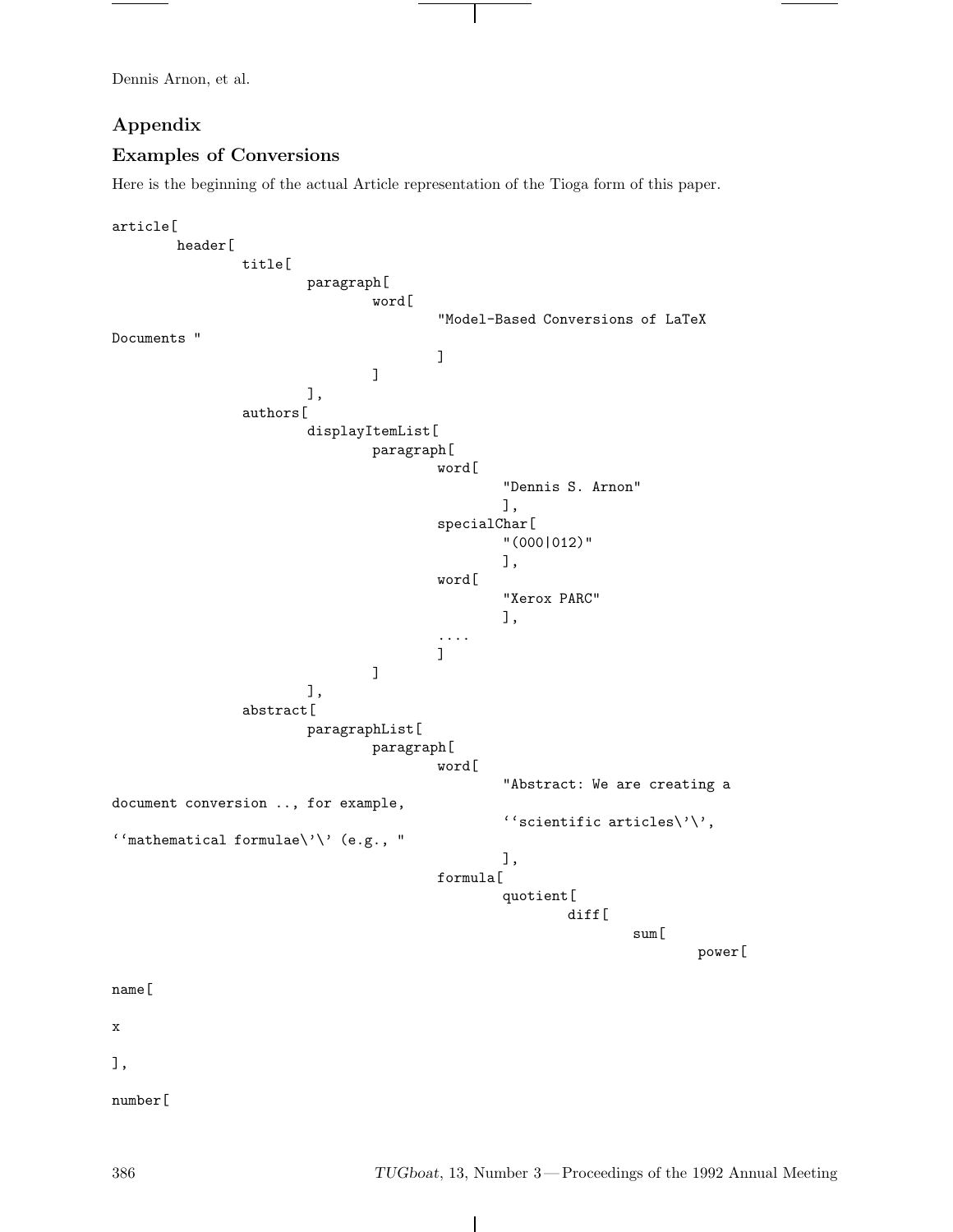Model-Based Conversions of LATEX Documents



 $\mathbf{I}$ 

*TUGboat*, 13, Number 3—Proceedings of the 1992 Annual Meeting 387

 $\overline{\phantom{a}}$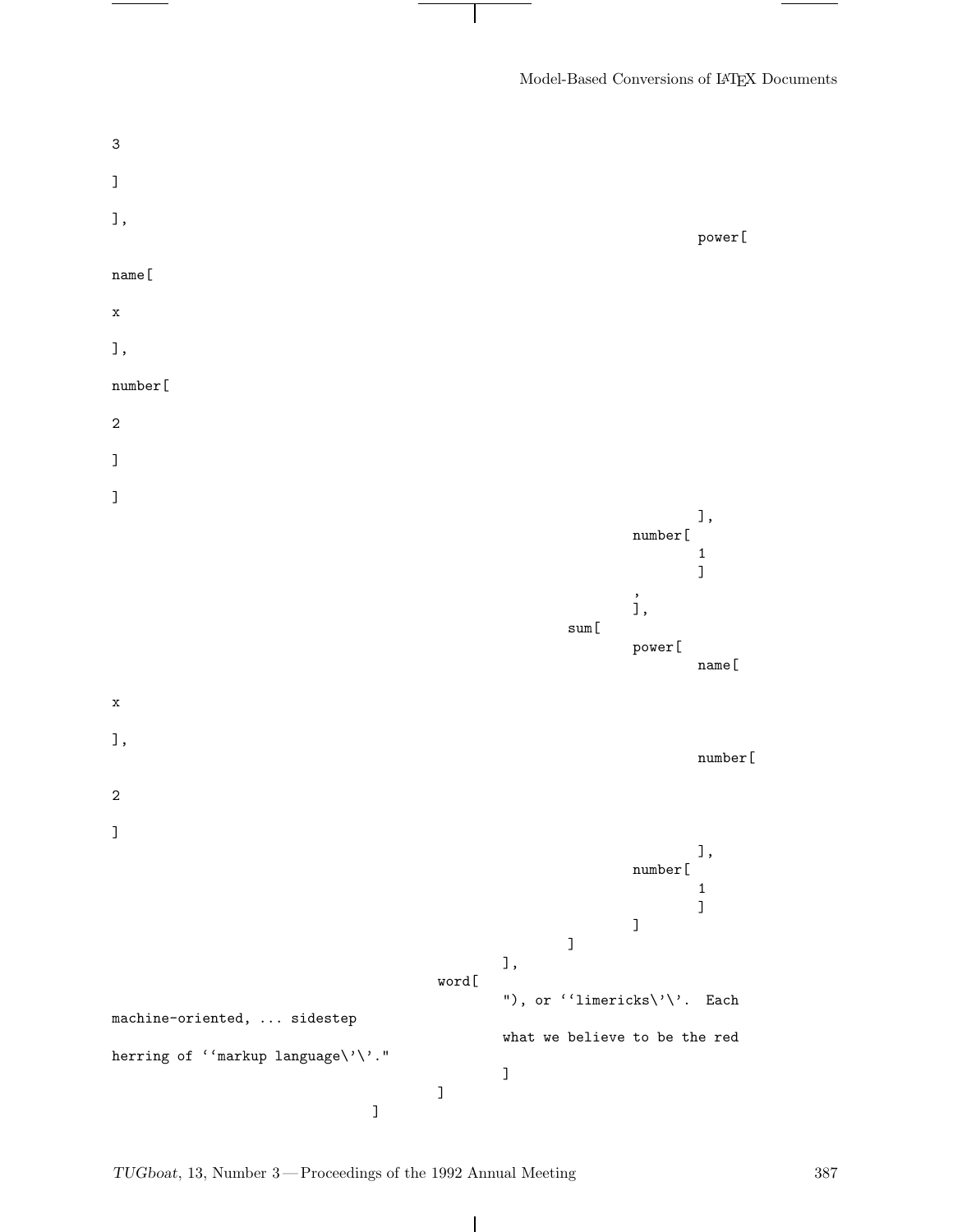], keywords[ paragraph[ word[ "Keywords: Structured Documents, Electronic Documents, Document Conversion " ] ] ] ], body[ sectionList[ sectionIntroOnly[ title[ paragraph[ word[ "Introduction" ] ] ], paragraphList[ paragraph[ word[ "In contemporary

document management systems, ...

## **Example of Unparsing**

Here is the beginning of the LATEX unparsing of the document that our system actually produces:

```
\documentstyle[12pt]{Article}
\title{Model-Based Conversions of LaTeX Documents }
\author{
Dennis S. Arnon
%Article% specialChar["(000|012)"]
\lambdaXerox PARC
%Article% specialChar["(000|012)"]
\lambda\lambda3333 Coyote Hill Road
%Article% specialChar["(000|012)"]
\lambdaPalo Alto, CA 94304 USA
\and
Isabelle Attali
%Article% specialChar["(000|012)"]
\lambda\lambdaINRIA Sophia Antipolis
%Article% specialChar["(000|012)"]
\lambda\lambdaRoute des Lucioles
%Article% specialChar["(000|012)"]
\lambda06565 Valbonne Cedex, France
```